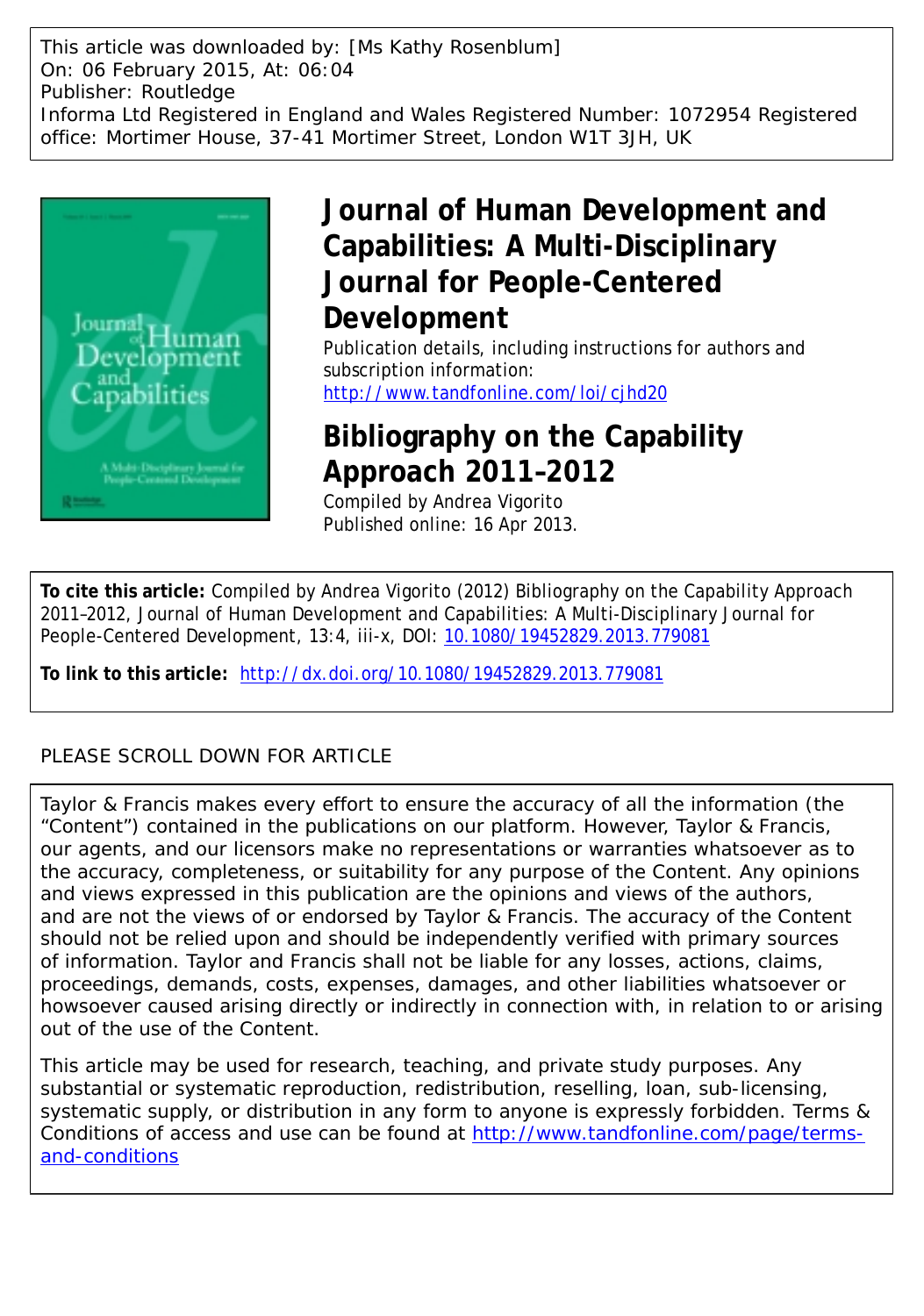# Bibliography on the Capability Approach 2011–2012

Compiled by ANDREA VIGORITO

#### Books and book chapters in English

- Alkire, S. and Roche, J. M. (2012) 'Beyond headcount: Measures that reflect the breadth and components of child poverty', in A. Minujin and S. Nandy (Eds), Global Child Poverty and Well-being: Measurement, Concepts, Policy and Action, The Policy Press, Bristol, pp. 103–134.
- Alkire, S. and Roche, J. M. (2012) 'Beyond headcount: The Alkire–Foster approach to multidimensional child poverty measurement', in I. Ortiz, L. M. Daniels and S. Engilbertsdottir (Eds), *Child Poverty and Inequality:* New Perspectives, Division of Policy and Practice, UNICEF, New York, pp. 18–22.
- Biggeri, M., Ballet, J. and Comim, F. (Eds) (2011) Children and the Capability Approach, Palgrave-MacMillan, Basingstoke.
- Birdsall, W. F. (2012) 'Human Rights, development, and capabilities in socioeconomic development', in S. del Campo (Ed.), Encyclopedia of Life Support Systems (EOLSS), developed under the Auspices of the UNESCO, Eolss Publishers, Oxford, [http://www.eolss.net].
- Brooks, T. (Ed.) (2012) Justice and the Capabilities Approach, Aldershot, Ashgate.
- Clark, D. A. (Ed.) (2012) Adaptation, Poverty and Development: The Dynamics of Subjective Well-being, Palgrave Macmillan, Basingstoke.
- Crocker, D. (2012) 'Democratic leadership, citizenship, and social justice', in D. A. Hicks and T. Williamson (Eds), Leadership and Global Justice, Palgrave Macmillan, Basingstoke, pp. 43–58.
- Crocker, D. (2012) 'Ending the US Civil War well: Reconciliation and transitional justice', in E. Patterson (Ed.), *Ethics Beyond War's End*, Georgetown University Press, Georgetown, pp. 145–174.
- Crocker, D. (2012) 'Tolerance and deliberative democracy', in M. Giusti (Ed.) Toleranacia/Tolerance. Tolerância, Vol. I. Tolerancia: El estado de la cuestión; [Toleration: The State of the Question], Fondo Ediorial de la Pontificia Universidad Católica del Perú, Lima, pp. 393-412.
- Gasper, D. (2011) 'International migration, well-being and transnational ethics', in T. D. Truong and D. Gasper (Eds), Transnational Migration and Human Security, Springer, Heidelberg, pp. 259–272.
- Oosterlaken, I. and van den Hoven, J. (Eds) (2012) The Capability Approach, Technology and Design, Springer-Verlag, New York.

ISSN 1945-2829 print/ISSN 1945-2837 online/12/040iii-8 @ 2012 Human Development and Capability Association http://dx.doi.org/10.1080/19452829.2013.779081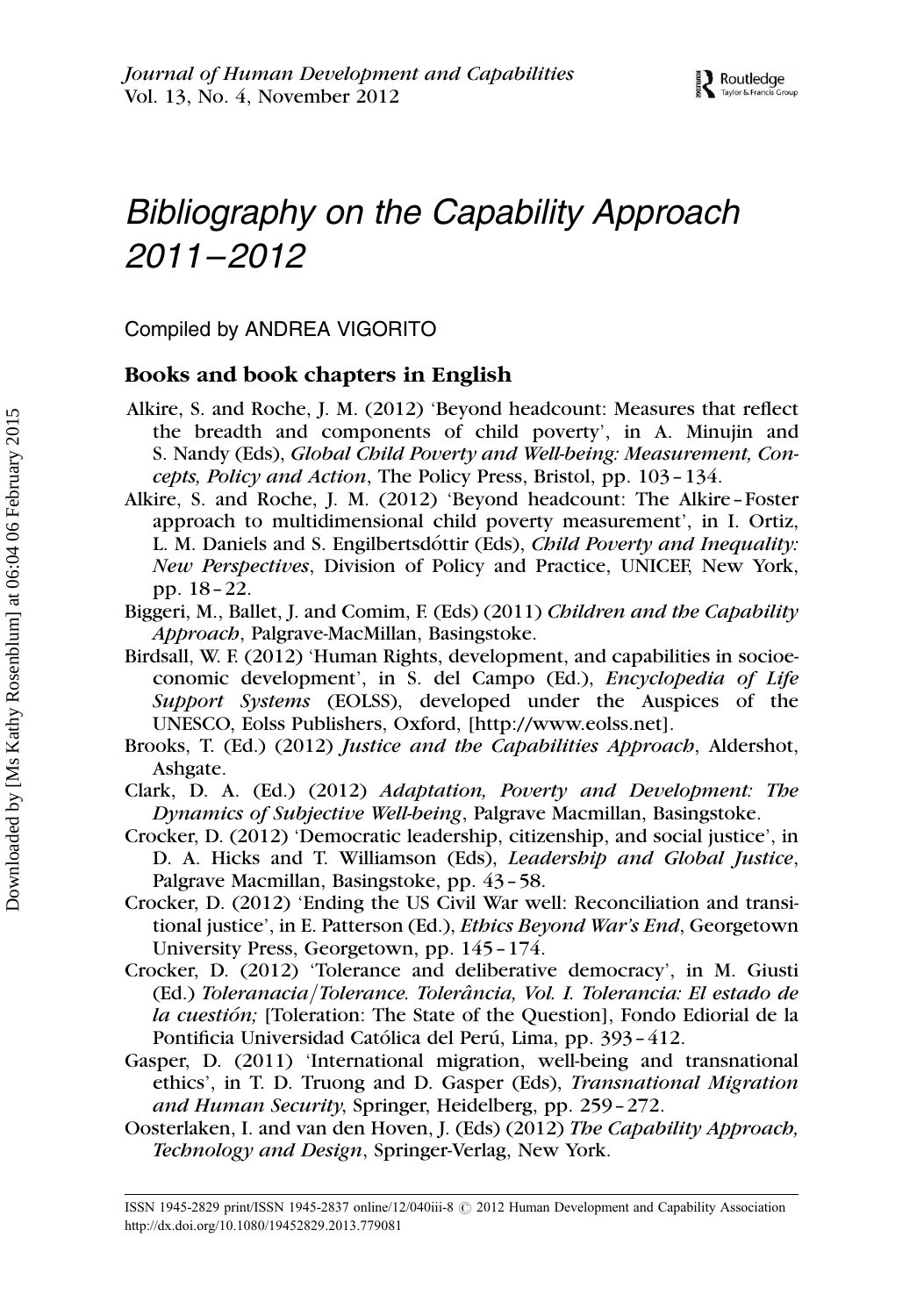- Panzironi, F. and Gelber, K. (Eds) (2012) The Capability Approach: Development Practice and Public Policy in the Asia-Pacific Region, Routledge, London.
- Tonon, G. (2012) Young's People Quality of Life and the Construction of Citizenship, Springer Briefs in Well-being and Quality of Life Research, Springer-Verlag, New York.
- Venkatapuramm S. (2011) Health Justice. An Argument from the Capabilities Approach, Polity Press, Cambridge.
- Ziegler, R. (2012) 'Capability innovation and the (re)making of social order. Gram Vikas and Social Agreement', in B. Hawa, Y. M. Hölzchen and N. Weidtmann (Eds), The Capability Approach on Social Order, LIT Verlag, Münster, pp. 232–251.

#### Journal articles in English

- Abbatecola, E., Lefresne, F., Verd, J. M. and Vero, J. (Eds) (2012) 'Individual working lives and the capability approach. An overview across Europe', Transfer, 1(8), pp. 83–89.
- Alkire, S., Foster, J. and Santos, M. E. (2011) 'Where did identification go?', Journal of Economic Inequality, 9(3), pp. 501–505.
- Anderson, B. (2012) 'Converting asset holdings into livelihood: An empirical study on the role of household agency in South Africa', World Development, 40(7), pp. 1394 - 1406.
- Arndt, C. and Volkert, J. (2011) 'The capability approach: A framework for official German poverty and wealth reports', Journal of Human Development and Capabilities, 12(3), pp. 311–337.
- Atkinson, T. (2012) 'Public economics after The Idea of Justice', Journal of Human Development and Capabilities, 13(4), pp. 521–536.
- Baglieri, M. (2012) 'Emotions, fear and security in Sen-Nussbaum's capability approach', Governare la paura, June, [[http://governarelapaura.unibo.it/](http://governarelapaura.unibo.it/article/view/2705) [article/view/2705\]](http://governarelapaura.unibo.it/article/view/2705).
- Ballet, J., Bazin, D., Dubois, J. L. and Mahieu, F. R. (2011) 'A note on sustainability economics and the capability approach', Ecological Economics, 70(11), pp. 1831–1834.
- Bartelheimer, P., Leßmann, O. and Matiaske, W. (Eds) (2012) 'Special issue on: The capability approach: A new perspective for labor market and welfare policies?', Management Revue, 23(2), pp. 93–97.
- Bellanca, N., Biggeri, M. and Marchetta, F. (2011) 'Disabilities through the capability approach lens: Implications for public policies', ALTER— European Journal of Disability Research / Revue Européenne de Recherche sur le Handicap, 5(3), pp. 158–176.
- Biggeri, M. and Santi, M. (2012) 'The missing dimensions of children's wellbeing and well-becoming in education systems: Capabilities and philosophy for children', Journal of Human Development and Capabilities, 13(3), pp. 373–395.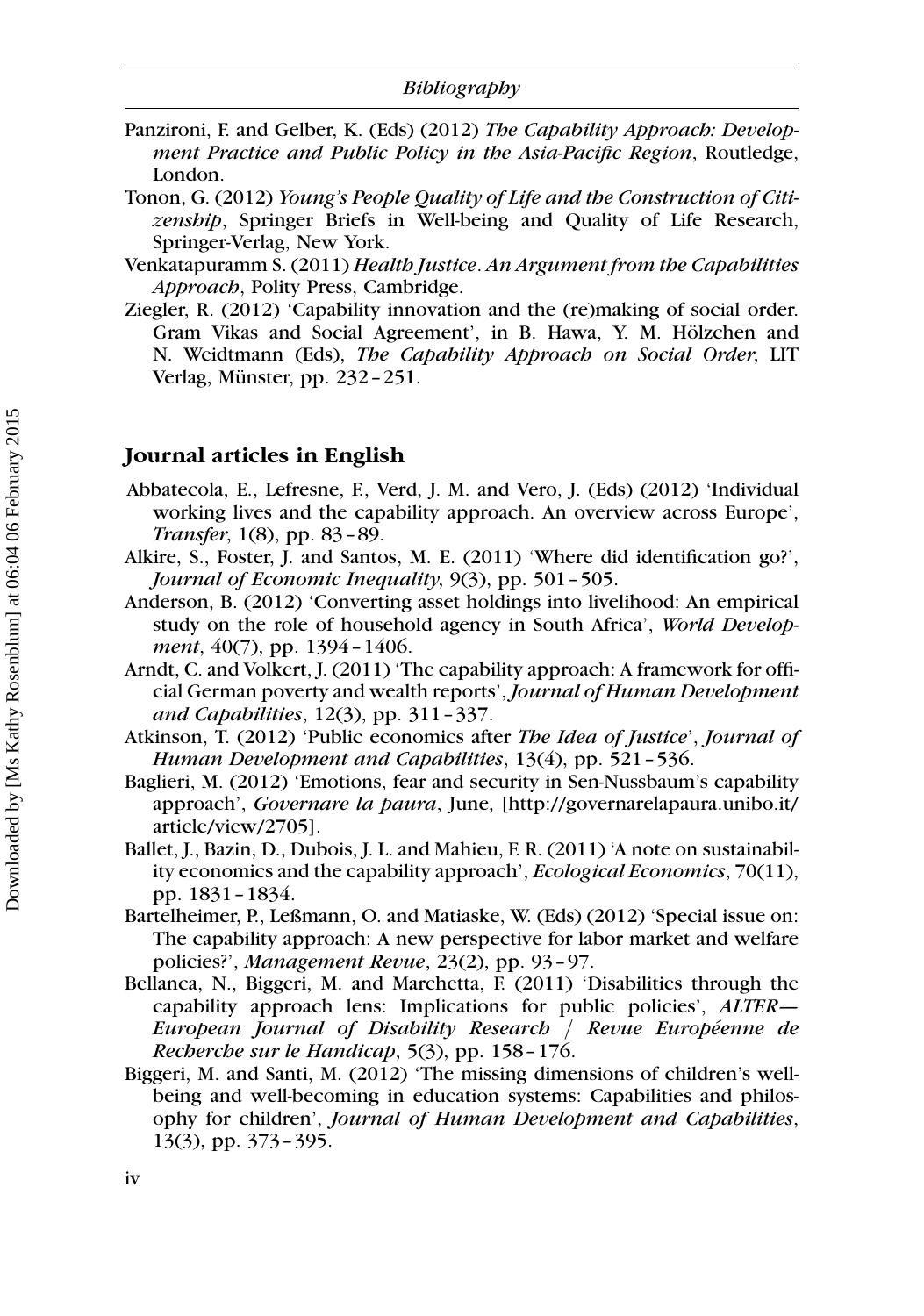Biggeri, M., Bellanca, N., Bonfanti, S. and Tanzj, L. (2011) 'Rethinking policies for persons with disabilities through the capability approach: The case of the Tuscany region',

 $ALTER-European Journal of Disability Research / Review Europe$ de Recherche sur le Handicap, 5(3), pp. 177–191.

- Binder, M and Witt, U. (2012) 'A critical note on the role of the capability approach for sustainability economics', The Journal of Socio-Economics, 41(5), pp. 721–725.
- Binder, M. and Broekel, T. (2012) 'The neglected dimension of well-being: Analyzing the development of "conversion efficiency" in Great Britain', The Journal of Socio-Economics, 41(1), pp. 37–47.
- Boni, A. and Gasper, D. (2012) 'Rethinking the quality of universities—How can human development thinking contribute?', Journal of Human Development and Capabilities, 13(3), pp. 451–470.
- Boni, A., MacDonald, P. and Peris, J. (2012) 'Cultivating engineers' humanity: Fostering cosmopolitanism in a technical university', International Journal of Educational Development, 32(1), pp. 179–186.
- Boozer, M., Ranis, G., Stewart, F. and Suri, T. (2011) 'Paths to success: the relationship between human development and economic growth', World Development, 39(4), pp. 506–522.
- Brossard Børhaug, F. (2012) 'Rethinking antiracist education in the light of the capability approach', Journal of Human Development and Capabilities, 13(3), pp. 397–413.
- Callander, E. J., Schofield, D. J. and Shrestha, R. N. (2011) 'Multi-dimensional poverty in Australia and the barriers ill health imposes on the employment of the disadvantaged',

The Journal of Socio-Economics, 40(6), pp. 736–742.

- Campos-Vazquez, R. and Velez-Grajales, R. (2012) 'Did population well-being improve during Porfirian Mexico? A regional analysis using a quasi-index of human development', journal of Human Development and Capabilities, 13(4), pp. 597–620.
- Cantón, C. G. (2012) 'Empowering people in the business frontline: The Ruggie's framework and the capability approach', Management revue, 23(2), pp. 191–216.
- Claassen, R. (2011) 'Making capability lists: Philosophy versus democracy', Political Studies, 59(3), pp. 491–508.
- Clark, D. A. (Ed.) (2011) 'Book symposium on Health and Social Justice by Jennifer Prah Ruger', Journal of Human Development and Capabilties, 12(4), pp. 557–606.
- DeJaeghere, J. (2012) 'Public debate and dialogue from a capabilities approach: Can it Foster gender justice in education?', Journal of Human Development and Capabilities, 13(3), pp. 353–371.
- Dutta, I., Foster, J. and Mishra, A. (2011) 'On measuring vulnerability to poverty', Social Choice and Welfare, 37(4), pp. 743–761.
- Forder, J. E. and Caiels, J. (2011) 'Measuring the outcomes of long-term care', Social Science & Medicine, 73(12), pp. 1766–1774.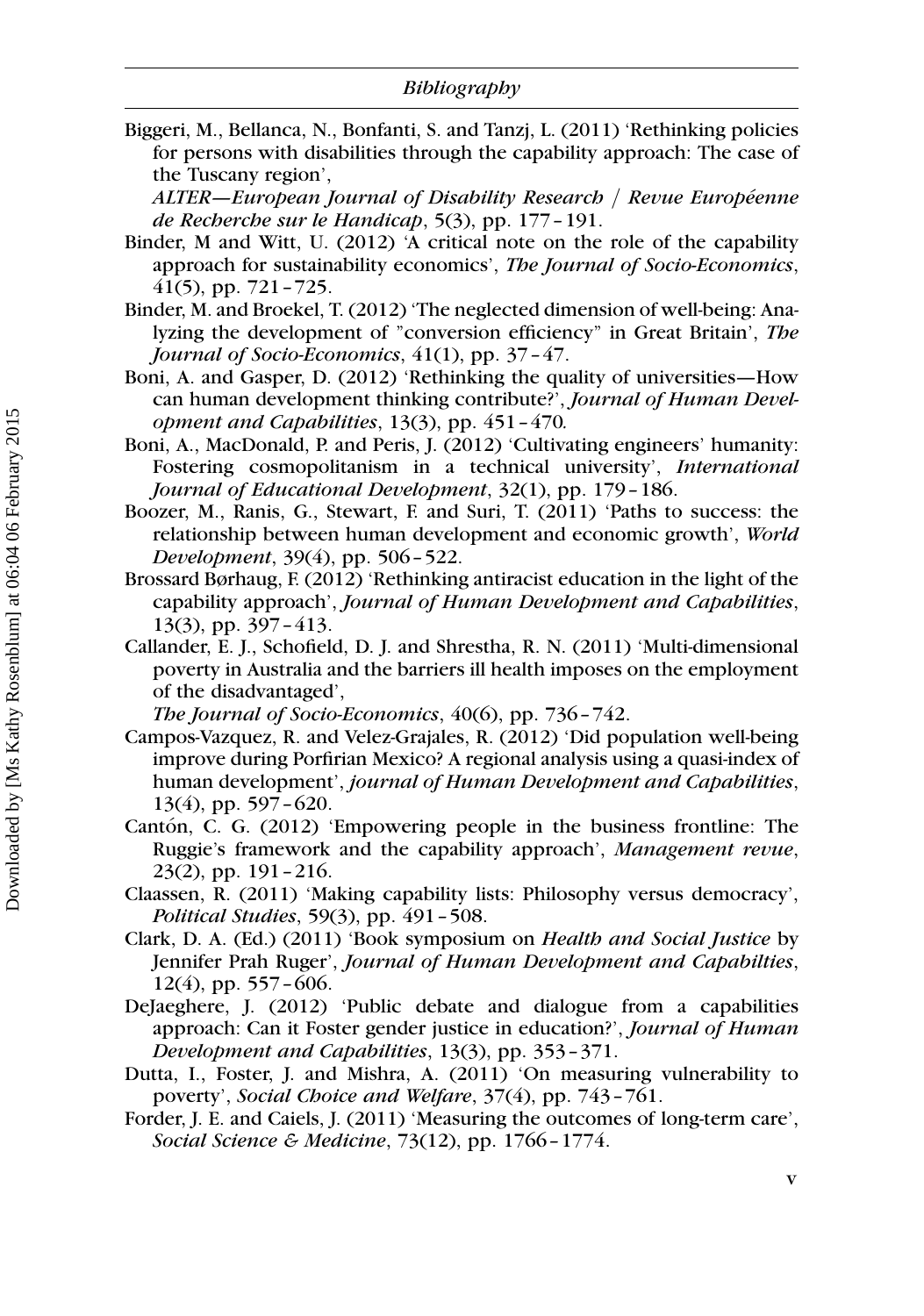- Freeman, B. (2012) 'Using digital technologies to redress inequities for English language learners in the English speaking mathematics classroom', Computers & Education, 59(1), pp. 50–62.
- Fukuda-Parr, S. (2011) 'Theory and policy in international development: Human development and capability approach and the millennium development goals', *International Studies Review*, 13(1), pp. 122-132.
- Gasper, D. (2011) 'Pioneering the human development revolution—Analysing the trajectory of Mahbub Ul Haq—A review essay', Journal of Human Development and Capabilities, 12(3), pp. 433–456.
- Gasper, D. (2011) 'The human and the social—A systematised comparison of the discourses of human development, human security and social quality', International Journal of Social Quality, 1(1), pp. 91–108.
- Gasper, D. (2012) 'Development ethics—Why? What? How? A formulation of the field', Journal of Global Ethics, 8(1), pp. 117–135.
- Herrero, C., Martínez, R. and Villar, A. (2012), 'A newer Human Development Index', Journal of Human Development and Capabilities, 13(2), pp. 247–268.
- Hilal, R. (2012) 'Vocational education and training for women and youth in Palestine: Poverty reduction and gender equality under occupation', International Journal of Educational Development, 32(5), pp. 686–695.
- Horváth, B., Ivanov, A. and Peleah, M. (2012), 'The global crisis and human development: A study on Central and Eastern Europe and the CIS Region', Journal of Human Development and Capabilities, 13(2), pp. 197–226.
- Jayadev, A. (2011) 'Global governance and human development: Promoting democratic accountability and institutional experimentation', Journal of Human Development and Capabilities, 12(4), pp. 469–492.
- Leßmann, O. (2011) 'Freedom of choice and poverty alleviation', Review of Social Economy, 69(4), pp. 439–463.
- Leßmann, O. and Rauschmayer, F. (2011). 'Assets and drawbacks when using the CA for sustainability economics', Ecological Economics, 70(11), pp. 1835–1836.
- Lewis, F. (2012) 'Auditing capability and active living in the built enviroment', Journal of Human Development and Capabilities, 13(2), pp. 295–316.
- Lozano, J. F., Boni, A. and Peris, J. (2012) 'Competencies in higher education: A critical analysis from the capabilities approach', Journal of Philosophy of Education,  $46(1)$ , pp. 132 – 147.
- Martins, N. (2011) 'Sustainability economics, ontology and the capability approach', Ecological Economics, 72(15), pp. 1–4.
- Mizohata S. (2011), 'Amartya Sen's capability approach, democratic governance and Japan's Fukushima disaster アマルティア・センのケイパビリティ・アプローチ、民主政と福島の大惨事'、The Asia-Pacific Journal, 9(46), p. 22.
- Muñiz Castillo, M. R. and Gasper, D. (2012) 'Human autonomy effectiveness and development projects', Oxford Development Studies, 40(1), pp. 49–67.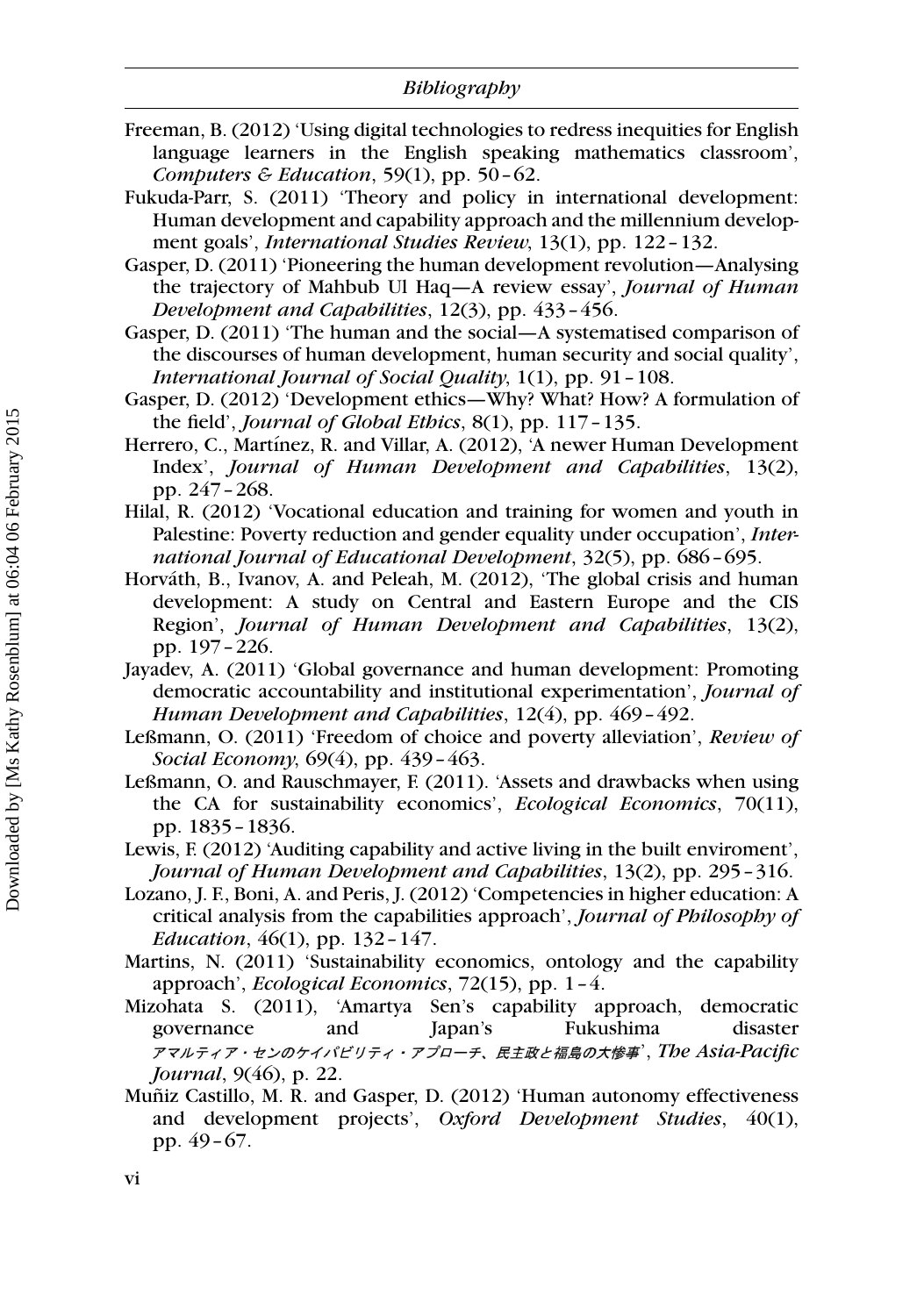- Nayyar, D. (2012) 'On macroeconomics and human development: An unexplored domain', Journal of Human Development and Capabilities, 13(1), pp. 7–30.
- Neumayer, E. (2012) 'Human development and sustainability', Journal of Human Development and Capabilities, 13(4), pp. 561–579.
- Nguyen, K. T., Khuat, O. T. H., Pham, D. C., Khuat, G. T. K. and Ruger, J. P (2012) 'Effect of health expenses on household capabilities and resource allocation in a rural commune in Vietnam',  $PLoS$  ONE,  $7(10)$ , pp. 1 - 11.
- Nogales, R., Foronda, C. and Ocampo, M. (2011) 'Towards other ways of measuring human development: What an indicator of quality of life might contribute', *Journal of Business and Economics*, 2(7), pp. 547–561.
- Ocampo, J. A. and Vallejo, J. (2012) 'Economic growth, equity and human development in Latin America', Journal of Human Development and Capabilities, 13(1), pp. 107–134.
- Oosterlaken, I. and van den Hoven, J. (2011) 'Editorial: ICT and the capability approach', Ethics and Information Technology, 13(2), pp. 65–67.
- Polishchuk, Y. and Rauschmayer, F. (2012) 'Beyond "benefits"? Looking at ecosystem services through the capability approach', Ecological Economics, 81, pp. 103–111.
- Powell, L. (2012) 'Reimagining the purpose of VET—Expanding the capability to aspire in South African further education and training students', International Journal of Educational Development, 32(5), pp. 643–653.
- Qizilbash, M. (2012) 'Informed desire and the ambitions of libertarian paternalism', Social Choice and Welfare, 38(4), pp. 647-658.
- Qizilbash, M. (2012) 'Sugden's critique of Sen's capability approach and the dangers of libertarian paternalism', International Review of Economics, 58(1), pp. 21–42.
- Qizilbash, M. (2012) 'Sugden's critique of the capability approach', Utilitas, 23(1), pp. 25–51.
- Sayer, A. (2012) 'Capabilities, contributive injustice and unequal divisions of labour', Journal of Human Development and Capabilities, 13(4), pp. 580–596.
- Seeberg, V. (2011) 'Schooling, jobbing, marrying, what's a girl to do to make life better? Empowerment capabilities of girls at the margins of globalization', Research in Comparative and International Education, 6(1), pp. 43–61.
- Seeberg, V. and Luo, S. (2012) 'Do village girls gain empowering capabilities through schooling and what functionings do they value?', Frontiers of Education in China, 7(2), pp. 347 - 375.
- Singh, A. (2012) 'Financial globalization and human development', Journal of Human Development and Capabilities, 13(1), pp. 135–153.
- Smith, S., Hirsch, D. and Davis, A. (2012) 'Accessibility and capability: The minimum transport needs and costs of rural households', Journal of Transport Geography, 21, pp. 93–101.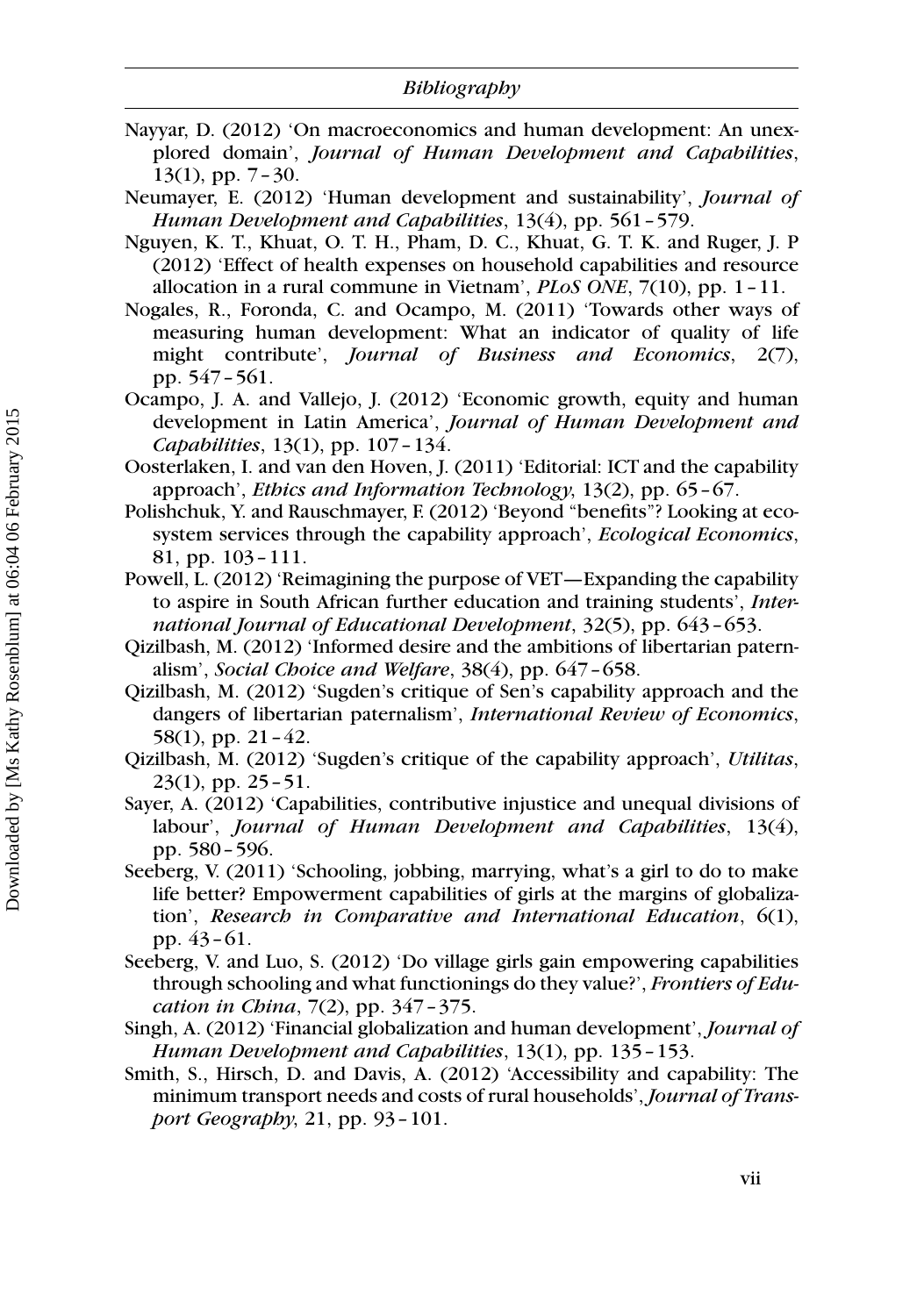- Stewart, F. (2011) 'Inequality in political power: A fundamental (and overlooked) dimension of inequality', European Journal of Development Research, 23, pp. 541–545.
- Stewart, F. (2012) 'The impact of global economic crises on the poor: Comparing the 1980s and 2000s', Journal of Human Development and Capabilities,  $13(1)$ , pp.  $83 - 106$ .
- Stewart, F. and Ranis, G. (2012),'Success and failure on human development, 1970–2007', Journal of Human Development and Capabilties, 13(2), pp. 167–196.
- Stiglitz, J. (2012) 'Macroeconomic fluctuations, inequality and human development', Journal of Human Development and Capabilities, 13(1), pp. 31–58.
- Street, B. V. (2011) 'Literacy inequalities in theory and practice: The power to name and define', International Journal of Educational Development, 31(6), pp. 580–586.
- Thapa, D., Sein, M. K. and Sæbø, Ø. (2012) 'Building collective capabilities through ICT in a mountain region of Nepal: Where social capital leads to collective action', *Information Technology for Development*, 18(1), pp. 5–22.
- Thomas, A. and Frohlich, K. L. (2012) 'Capitals and capabilities: Linking structure and agency to reduce health inequalities', Social Science & Medicine, 74(2), pp. 236–244.
- Thoreson, R. (2011) 'Capably queer: Exploring the intersections of queerness and poverty in the urban Philippiness', Journal of Human Development and Capabilties, 12(4), pp. 493–510.
- Tiwari, M. and Ibrahim, S. (2012) 'Sustainable human development at grassroots: Different contexts, similar ingredients?', Oxford Development Studies, 40(1), pp. 69–85.
- Trani, J. F., Bakhshi, P., Bellanca, N., Biggeri, M. and Marchetta, F. (2011) 'Disabilities through the capability approach lens: Implications for public policies', ALTER—European Journal of Disability Research / Revue Européenne de Recherche sur le Handicap, 5(3), pp. 143-157.
- Unterhalter, U. (2012) 'Trade-off, comparative evaluation and global obligation: Reflections on the poverty, gender and education Millennium Development Goals', Journal of Human Development and Capabilities, 13(3), pp. 335–351.
- Van Ootegem, L. and Verhofstadt, E. (2012) 'Using capabilities as an alternative indicator for well-being', Social Indicators Research, 106(1), pp. 133–152.
- Vaughan, R. P. and Walker. M. (2012) 'Capabilities, values and education policy', Journal of Human Development and Capabilities, 13(3), pp. 495–512.
- Volkert, J. and Schneider, F. (2012) 'A literature survey of disaggregating general well-being: Empirical capability approach assessments of young and old generations in affluent countries', Sociology Study, 2(6), pp. 397–416.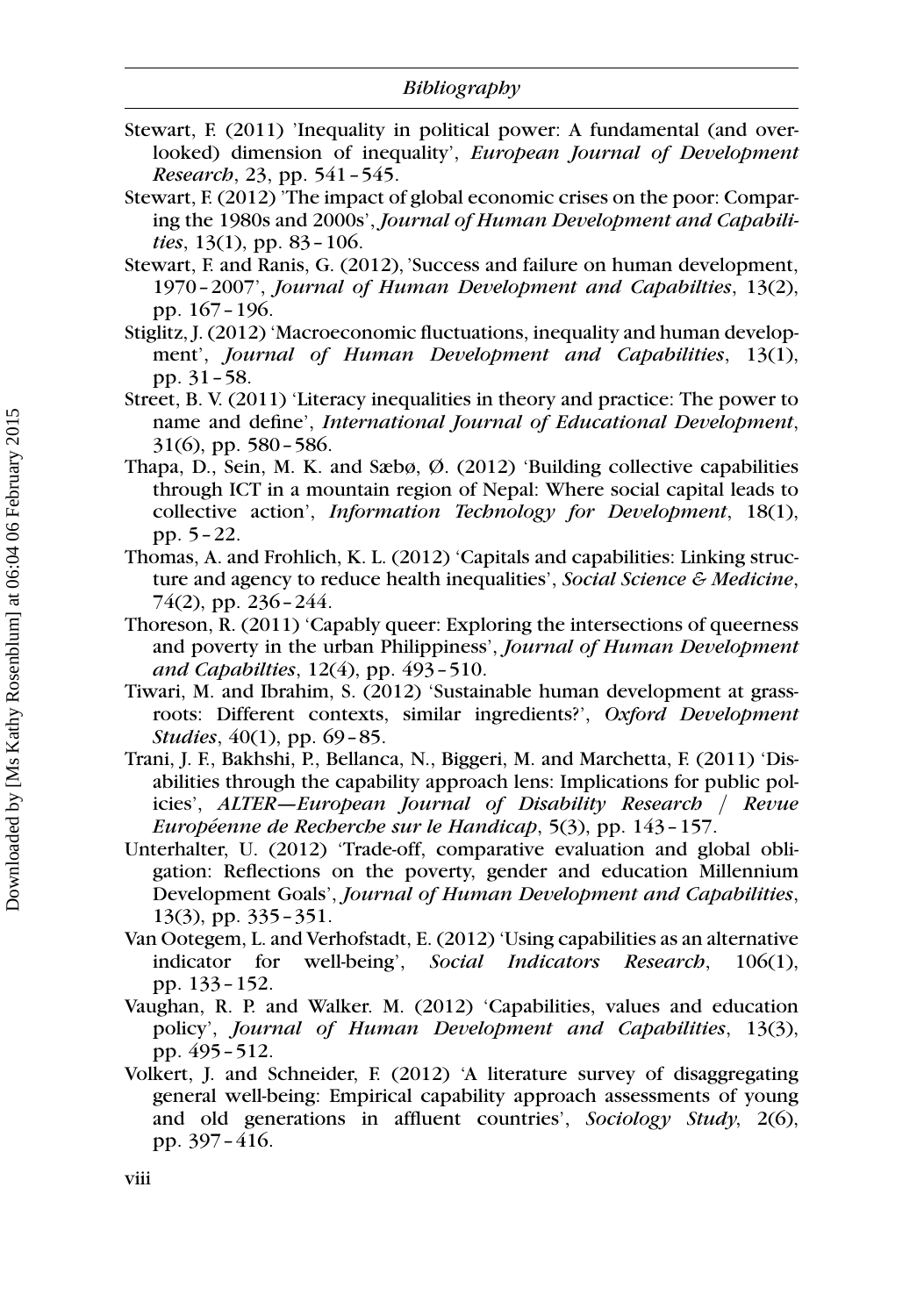- Walker, M. (2012) 'A capital or capabilities education narrative in a world of staggering inequalities?', International Journal of Educational Development, 32(3), pp. 384–393.
- Wang, L. (2011) 'Social exclusion and inequality in higher education in China: A capability perspective', International Journal of Educational Development, 31(3), pp. 277 - 286.
- Warrington, M. and Kiragu, S. (2012) 'It makes more sense to educate a boy: Girls "against the odds" in Kajiado, Kenya', International Journal of Educational Development,  $32(2)$ , pp.  $301-309$ .
- Wood, D. and Deprez, L. S. (2012) 'Teaching for human well-being: Curricular implications for the capability approach', Journal of Human Development and Capabilities,  $13(3)$ , pp.  $471-493$ .
- Wüst, K. and Volkert, J. (2012) 'Childhood and capability deprivation in Germany: A quantitative analysis using German Socio-economic panel data', Social Indicators Research, 106(3), pp 439-469.

#### Books and book chapters in languages other than English

- Bala, G. (2011) Las organizaciones no gubernamentales—ONGs—en la reducción de la pobreza. Estudios de caso en Guatemala, CIRMA, Guatemala.
- Bala, G. (2011) Miradas Diversas. Aportes de becados, Programa Internacional de Becas FORD/CIRMA, CIRMA, Guatemala.
- Chiappero-Martinetti (Ed.) (2011) Politiche per uno sviluppo umano sostenibile, Carocci Editore, Roma.
- Chiappero-Martinetti E., Moroni, S. and Nuvolati, G. (Eds) (2011) Gli spazi della povertà. Strumenti di indagine e politiche di intervento, Bruno Mondadori, Milano.
- Guillén, A. and Phélan, M. (2012) Construyendo el Buen Vivir, Universidad de Cuenca/PyDLOS, Cuenca.
- Rechenauer, M. (2011) 'Gerechtigkeit und die Legitimation von Ungleichheiten', in W. Kraus and W. Schneider (Eds), Individualisierung und die Legitimation sozialer Ungleichheit in der zweiten Moderne, Verlag Barbara Budrich, Munchen, pp. 178–215.
- Rechenauer, M. (2012) 'Soziale Marktwirtschaft und Gerechtigkeit—eine Perspektive aus der Philosophie', in V. Vanberg (Ed.), Marktwirtschaft und Gerechtigkeit, LIT-Verlag Berlin, im Erscheinen, pp. 25–42.

#### Journal articles in languages other than English

- Ballet, J., Dubois, J. L. and Mahieu, F. R. (2011) 'La soutenabilité sociale du développement durable: de l'omission à l'émergence', Mondes en développement, 4 (156), pp. 89–110.
- Benjak, T., Janičar, Z., Ježić, A., Sudec, G., Jagić, I. M. and Ostojić, J. (2012) 'Probna primjena Medunarodne klasifikacije funkcioniranja,